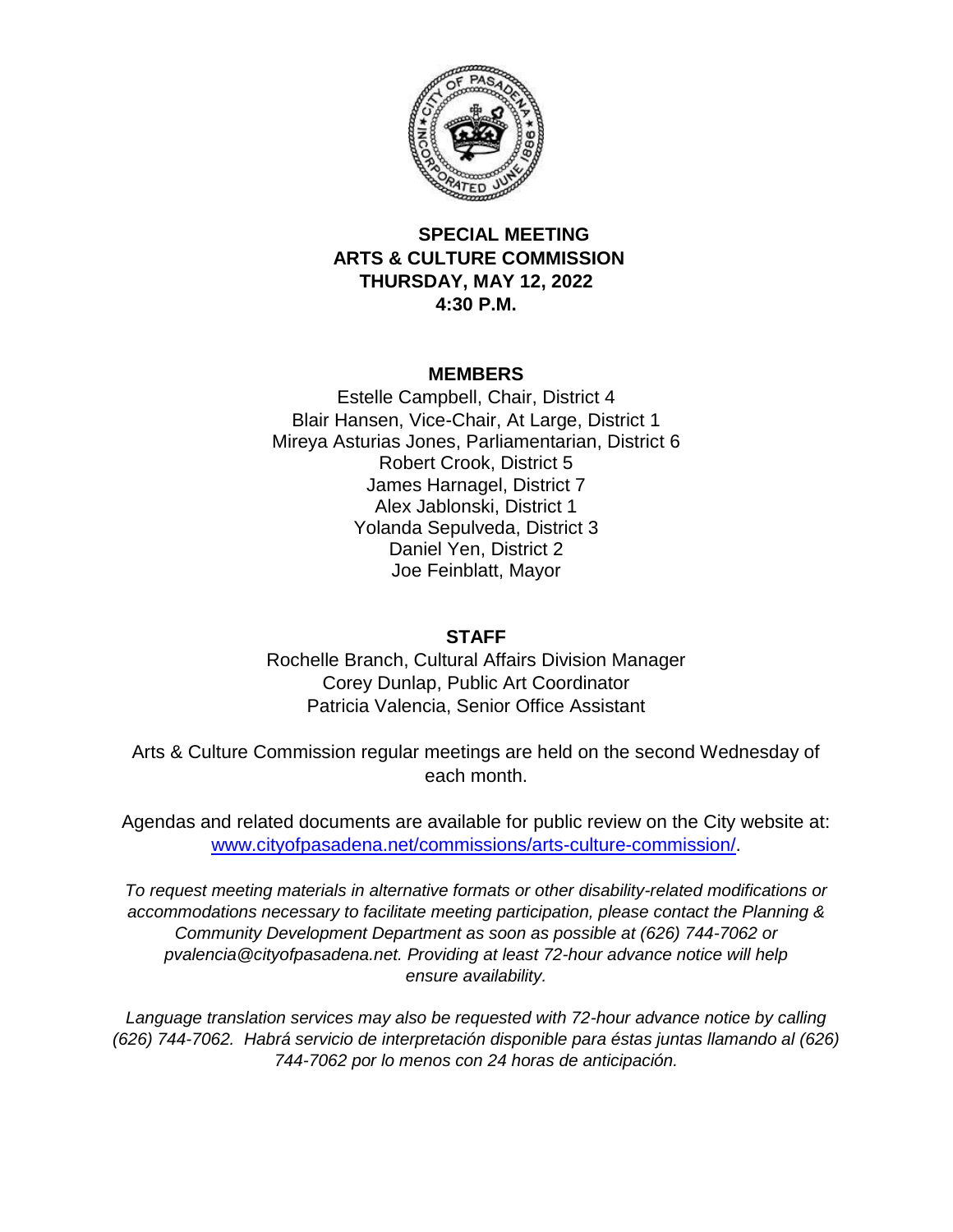# **PUBLIC PARTICIPATION**

# The following meeting will take place **solely by teleconference/videoconference**.

Members of the public may participate electronically in the open session portion of the meeting.

## ACCESS TO THE MEETING IS AS FOLLOWS:

## **Video Conference: <https://us02web.zoom.us/j/89867167602>**

**or** 

## **Dial: 1 (669) 900-6833 - Webinar ID: 898 6716 7602**

## **PUBLIC COMMENT INSTRUCTIONS**

If you wish to provide a comment, you may do so as follows:

### **1. CORRESPONDENCE, TO BECOME PART OF THE RECORD:**

Members of the public may submit correspondence of any length up to the close of the public hearing. Comments must be sent to [pvalencia@cityofpasadena.net.](mailto:pvalencia@cityofpasadena.net)

### **2. LIVE PUBLIC COMMENTS DURING THE MEETING**

During the meeting, members of the public may provide live public comment **on an agenda item**, at the time the Commission Chair solicits public comment, by either (a) if using the Zoom application, selecting the "raise hand" function; or (b) if participating by telephone, pressing \*9 to raise your hand. **Public comments are limited to 3 minutes each**.

Your live comments during the Arts & Culture Commission meeting will be recorded as part of the meeting. By staying on the line and making public comment during the Commission meeting, you are agreeing to have your phone call recorded.

If you need a reasonable modification or accommodation pursuant to the Americans with Disabilities Act because you are unable to participate electronically as set forth above, please contact the Planning and Community Development Department as soon as possible at (626) 744-7062 or pvalencia@cityofpasadena.net.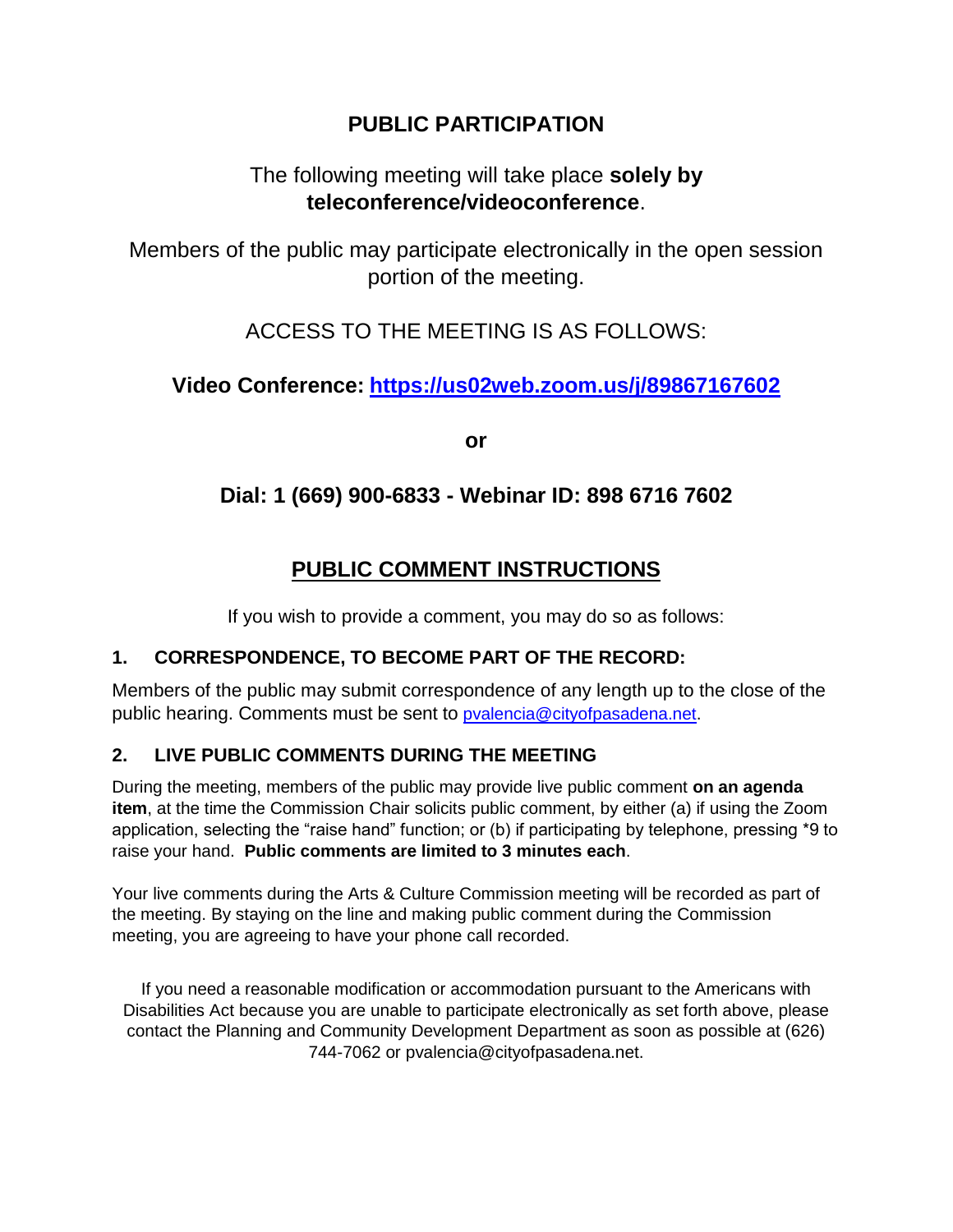

### **AGENDA SPECIAL MEETING ARTS & CULTURE COMMISSION THURSDAY, MAY 12, 2022 4:30 P.M.**

- **1. ROLL CALL**
- **2. APPROVAL OF MINUTES A. APRIL 14, 2022**
- **3. PUBLIC COMMENT ON MATTERS ON THE AGENDA**
- **4. STAFF ITEMS**
	- **A. DIRECTOR'S REPORT**
	- **B. SPRING ARTNIGHT UPDATE**
- **5. DIVERSITY & EQUITY DISCUSSION BY GUEST SPEAKER, TIFFANY OWENS, INNER-CITY ARTS**
- **6. COMMENTS AND REPORTS FROM COMMITTEES**
	- **A. COMMUNITY DEVELOPMENT SUBCOMMITTEE**
	- **B. GRANTS SUBCOMMITTEE**
	- **C. PUBLIC ART SUBCOMMITTEE**
	- **D. DESIGN COMMISSION**
- **7. COMMENTS AND REPORTS FROM COMMISSIONERS**
	- **A. COMMENTS FROM THE CHAIR**
	- **B. PRESENTATION OF SLATE FOR THE FY 2022-2023 ELECTION OF OFFICERS**
- **8. ADJOURNMENT**

POSTING STATEMENT: I HEREBY CERTIFY that this Agenda, in its entirety was posted on the City Council Chamber Bulletin Board S249, and the bulletin board in the rotunda area at City Hall, 100 North Garfield Avenue on or before the 9th day of May 2022, by 5:30 p.m. The agenda will also be posted on the bulletin board outside the front entrance of the Hale Building, 175 N Garfield Avenue, and the agenda may be viewed at the City's website at: [www.cityofpasadena.net/commissions/arts-culture-commission/.](http://www.cityofpasadena.net/commissions/arts-culture-commission/)